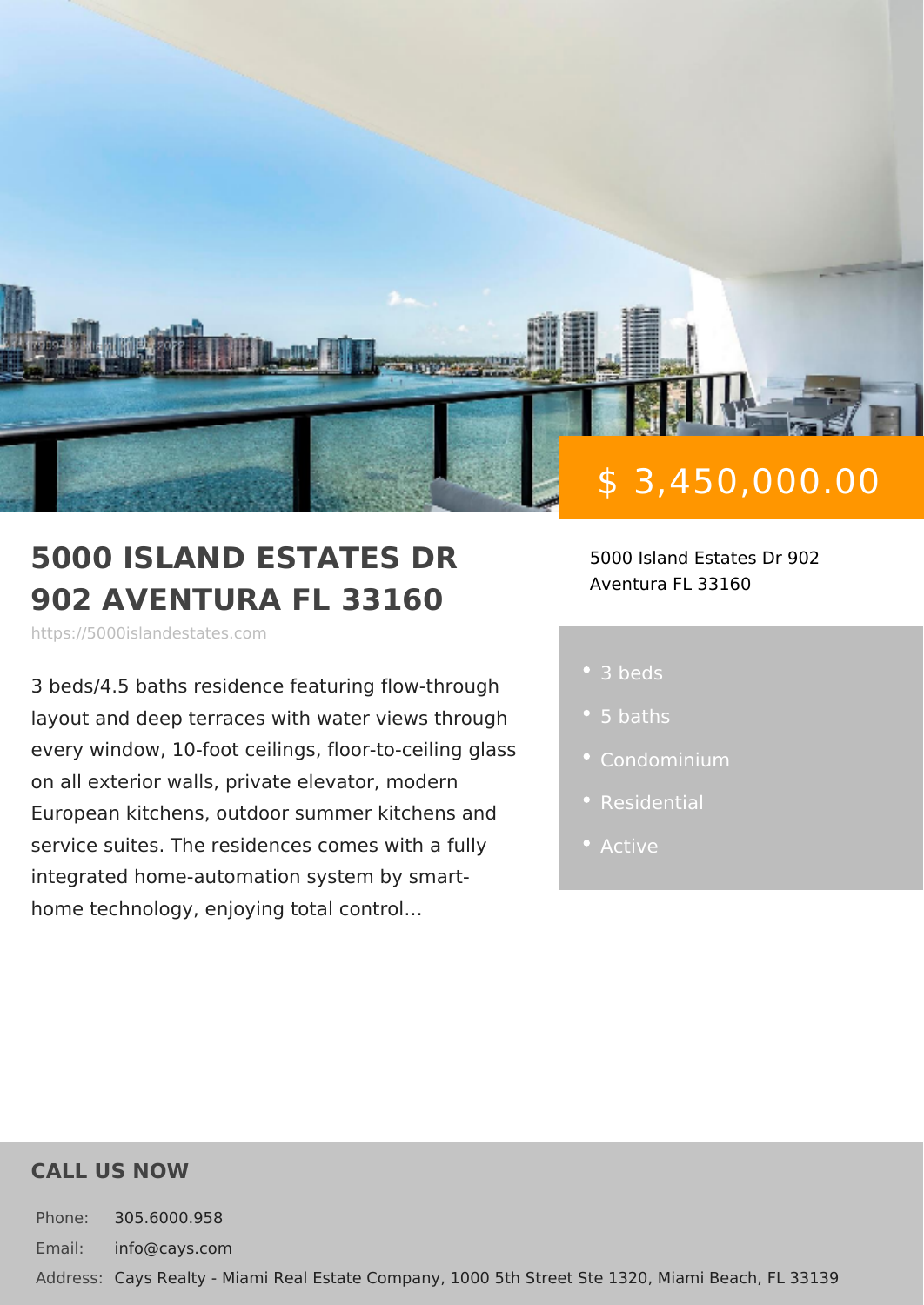### BASIC FACTS

Date added: 6/22/22 MLS #: A11179094 Post Update @022-07-05 16:10:07Bedrooms3 Bathrooms5 Bathrooms Half: Bathrooms Fu4I: Area: 2791 sq ft Lot Size Unifsquare Feet Year buil 2:018 StatusActive Type Condominium

ROOMS & UNITS DESCRIPTION

 $Unit$  Numbe $9.02$ 

LOCATION DETAILS

County Or Paris/liami-Dade County

PROPERTY DETAILS

Total Building Ar $2e$ 7a91 sq ft Subdivision NamPeRIVE CONDO Parcel Numbe28-22-02-054-0950 PossessionC:losing & Funding

CALL US NOW

Phone: 305.6000.958 Email: info@cays.com Addres Cays Realty - Miami Real Estate Company, 1000 5th Street Ste 1320, Mia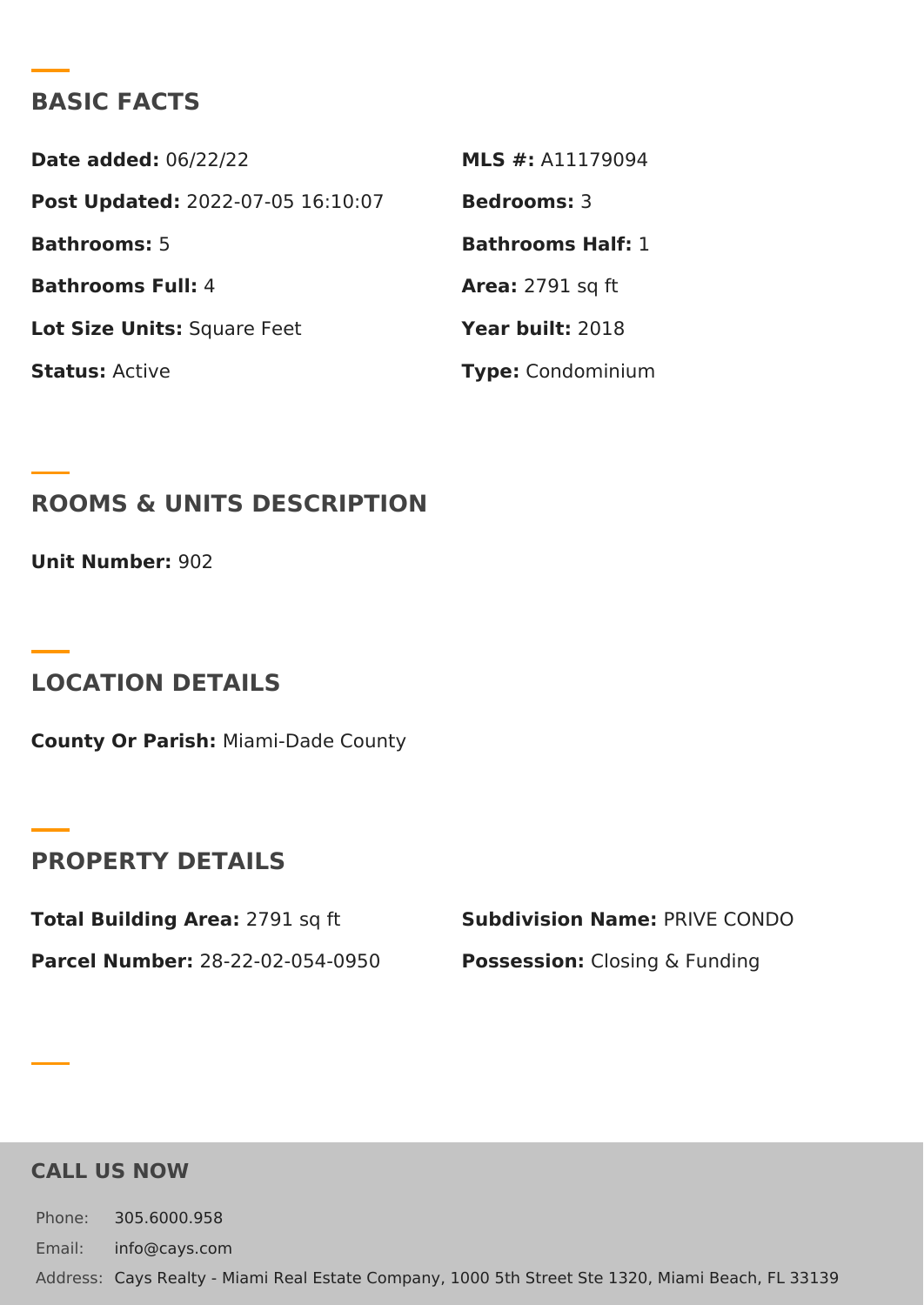# **PROPERTY FEATURES**

| Exterior Features: Balcony, Barbecue, Security/High Interior Features: Built-in<br><b>Impact Doors</b>                                                                                                               | Features, Bedroom on Main<br>Level, Entrance Foyer, Elevator, First<br>Floor Entry, Kitchen Island, Main Level<br>Master, Walk-In Closet(s) |
|----------------------------------------------------------------------------------------------------------------------------------------------------------------------------------------------------------------------|---------------------------------------------------------------------------------------------------------------------------------------------|
| <b>Waterfront Features: Bay Front</b>                                                                                                                                                                                | <b>Window Features: Impact Glass</b>                                                                                                        |
| Parking Features: Attached, Garage, Two or More<br><b>Spaces</b>                                                                                                                                                     | <b>Security Features: Fire Sprinkler</b><br>System                                                                                          |
| Appliances: Dryer, Dishwasher, Electric<br>Range, Electric Water<br>Heater, Disposal, Microwave, Other, Refrigerator, Washer                                                                                         | <b>Architectural Style: High Rise</b>                                                                                                       |
| <b>Association Amenities: Boat Dock, Billiard</b><br>Room, Marina, Bike Storage, Community<br>Kitchen, Fitness<br>Center, Library, Playground, Pool, Spa/Hot<br>Tub, Storage, Tennis Court(s), Trail(s), Elevator(s) | <b>Construction Materials: Block</b>                                                                                                        |
| <b>Cooling: Central Air</b>                                                                                                                                                                                          | Cooling Y/N: 1                                                                                                                              |
| <b>Covered Spaces: 2</b>                                                                                                                                                                                             | <b>Flooring: Ceramic Tile, Tile</b>                                                                                                         |
| <b>Garage Spaces: 2</b>                                                                                                                                                                                              | Garage Y/N: 1                                                                                                                               |
| Heating: Central                                                                                                                                                                                                     | <b>Heating Y/N: 1</b>                                                                                                                       |
| Pets Allowed: Conditional, Yes                                                                                                                                                                                       | View: Bay, Canal, Intercoastal                                                                                                              |
| View $Y/N: 1$                                                                                                                                                                                                        | <b>Entry Level: 9</b>                                                                                                                       |
| <b>Entry Location: 9</b>                                                                                                                                                                                             | <b>Patio and Porch Features:</b><br>Balcony, Open                                                                                           |
| <b>Property Attached Y/N: 1</b>                                                                                                                                                                                      | <b>Waterfront Y/N: 1</b>                                                                                                                    |
| <b>Attached Garage Y/N: 1</b>                                                                                                                                                                                        | <b>Stories Total: 16</b>                                                                                                                    |
| <b>Utilities:</b> Cable Available                                                                                                                                                                                    |                                                                                                                                             |

## **CALL US NOW**

Phone: 305.6000.958 Email: info@cays.com Address: Cays Realty - Miami Real Estate Company, 1000 5th Street Ste 1320, Miami Beach, FL 33139